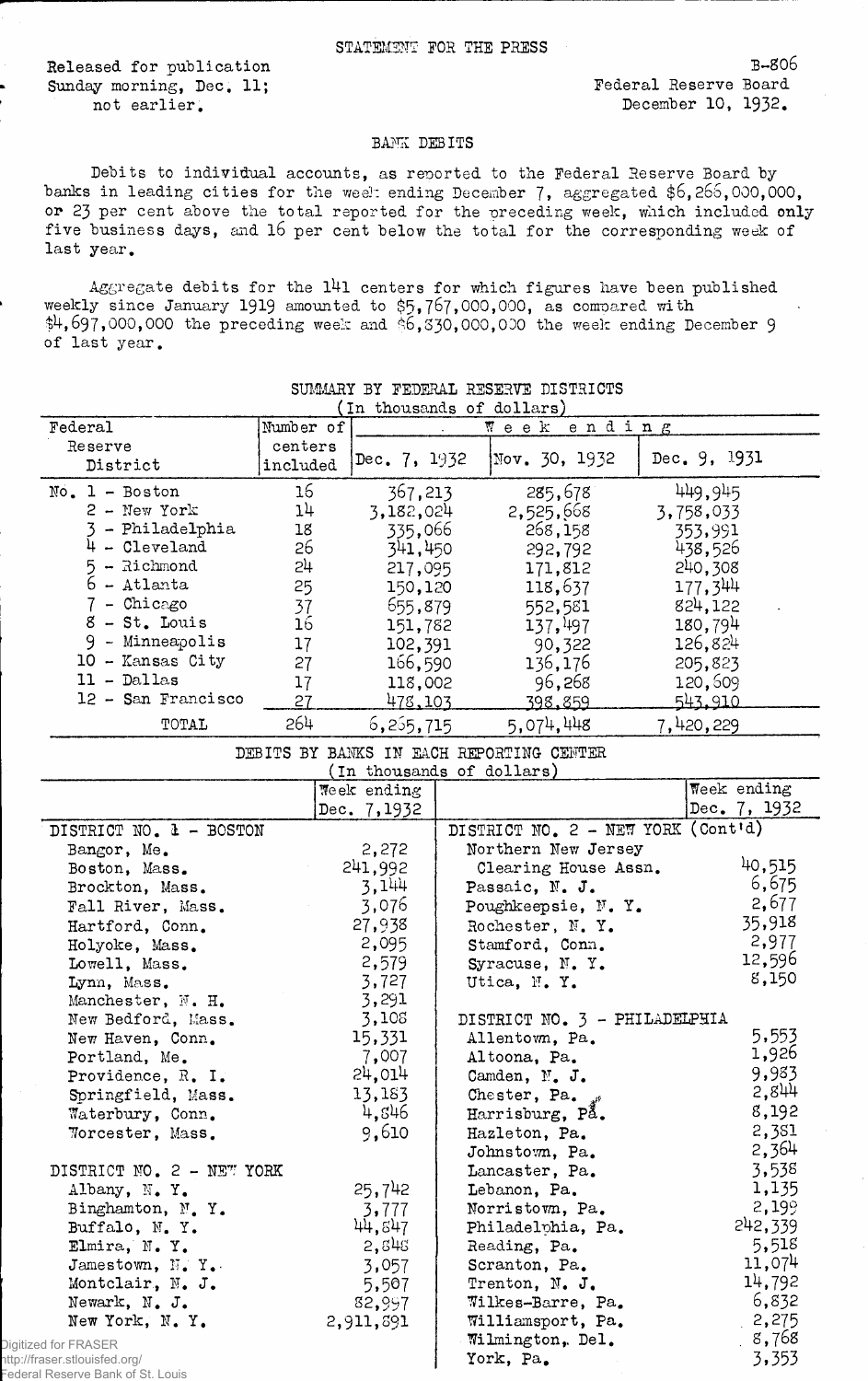DEBITS BY BANKS IN EACH REPORTING CENTER

|                            |              | (In thousands of dollars)            | B-806a       |
|----------------------------|--------------|--------------------------------------|--------------|
|                            | Teet ending  |                                      | Week ending  |
|                            | Dec. 7, 1932 |                                      | Dec. 7, 1932 |
| DISTRICT NO. 4 - CLEVELAND |              | DISTRICT NO. $6 - ATIANTA$ (Contid)  |              |
| Akron, Ohio                | 10,993       | Elberton, Ga.                        | 132          |
| Butler, Pa.                | 1,783        | Hattiesburg, Miss.                   | 553          |
| Canton, Ohio               | 4,192        | Jackson, Miss.                       | 4,839        |
| Cincinnati, Ohio           | 52,448       | Jacksonville, Fla.                   | 12,229       |
| Cleveland, Ohio            | 82,638       | Knoxville, Tenn.                     | 4,451        |
| Columbus, Ohio             | 21,203       | Macon, Ga.                           | 2,270        |
| Dayton, Ohio               | 8,683        | Meridian, Miss.                      | 1,302        |
| Erie, Pa.                  | 4,523        | Miami, Fla.                          | 2,862        |
| Franklin, Pa.              | 632          | Mobile, Ala.                         |              |
| Greensburg, Pa.            | 1,054        | Montgomery, Ala.                     | 4,851        |
| Hamilton, Ohio             | 1,898        |                                      | 3,008        |
| Homestead, Pa.             |              | Nashville, Tenn.                     | 12,763       |
| Lexington, My.             | 542          | Newnan, Ga.                          | 260          |
| Lima, Ohio                 | 3,057        | New Orleans, La.                     | 41,309       |
| Lorain, Ohio               | 1,880        | Pensacola, Fla.                      | 1,220        |
|                            | 561          | Savannah, Ga.                        | 4,987        |
| Middletown, Ohio           | 1,460        | Tampa, Fla.                          | 3,987        |
| Oil City, Pa.              | 1,821        | Valdosta, Ga.                        | 501          |
| Pittsburgh, Pa.            | 110,183      | Vicksburg, Miss.                     | 1,038        |
| Springfield, Ohio          | 2,294        |                                      |              |
| Steubenville, Ohio         | 1,112        | DISTRICT NO. 7 - CHICAGO             |              |
| Toledo, Ohio               | 14,973       | Adrian, Mich.                        | 519          |
| Marren, Ohio               | 929          | Aurora, Ill.                         | 1,420        |
| Theeling, W. Va.           | 6,055        | Battle Creek, Mich.                  | 3,165        |
| Youngstown, Ohio           | 5,291        | Bay City, Mich.                      | 1,236        |
| Zanesville, Ohio           | 1,229        | Bloomington, Ill.                    | 1,946        |
|                            |              | Cedar Rapids, Iowa                   | 5,520        |
| DISTRICT NO. 5 - RICHMOND  |              | Champaign-Urbana, Ill.               | 1,678        |
| Asheville, N. C.           | 2,006        | Chicago, Ill.                        |              |
| Baltimore, Md.             | 61,973       | Danville, Ill.                       | 381,603      |
| Charleston, S. C.          | 2,495        | Davenport, Ia.                       | 1,398        |
| Charleston, W. Va.         | 5,059        | Decatur, Ill.                        | 6,010        |
| Charlotte, N. C.           | 7,100        | Des Moines, Iowa                     | 2,251        |
| Columbia, S. C.            | 2,730        |                                      | 14,907       |
| Cumberland, Md.            | 1,455        | Detroit, Mich.                       | 90,077       |
| Danville, Va.              | 1,546        | Dubuque, Iowa                        | 1,299        |
| Durham, N. C.              | 4,622        | Flint, Mich.                         | 4,188        |
| Greensboro, N. C.          |              | Fort Wayne, Ind.                     | 5,027        |
| Greenville, S. C.          | 2,451        | Gary, Ind.                           | 1,475        |
| Hagerstown, Md.            | 2,534        | Grand Rapids, Mich.                  | 9,238        |
| Huntington, W. Va.         | 1,533        | Green Bay, "is.                      | 1,702        |
| Lynchburg, Va.             | 2,832        | Indianapolis, Ind.                   | 24,328       |
| Newport News, Va.          | 3,868        | Jackson, Mich.                       | 2,554        |
| Norfolk, Va.               | 2,130        | Kalamazoo, Mich.                     | 3,173        |
| Portsmouth, Va.            | 11,938       | Lansing, Mich.                       | 2,595        |
|                            | 925          | Mason City, Iowa                     | 1,424        |
| Raleigh, N. C.             | 4,047        | Milwaukee, 7is.                      | 48,245       |
| Richmond, Va.              | 29,602       | Moline, Ill.                         | 1,099        |
| Roanoke, Va.               | 5,961        | Muscatine, Iowa                      | 609          |
| Spartanburg, S. C.         | 1,230        | Oshkosh, Wis.                        | 1,720        |
| Washington, D. C.          | 48,773       | Peoria, Ill.                         | 7,806        |
| Wilmington, M. C.          | 1,737        | Rockford, Ill.                       | 2,461        |
| Winston-Salem, N. C.       | 5,480        | Saginaw, Mich.                       | 2,862        |
|                            |              | Sheboygan, $\mathfrak{As}_{\bullet}$ | 2,254        |
| DISTRICT NO. 5 - ATLANTA   |              | Sioux City, Iowa                     |              |
| Albany, Ga.                | 551          | South Bend, Ind.                     | 5,852        |
| Atlanta, Ga.               | 23,329       | Springfield, Ill.                    | 5,185        |
| Augusta, Ga.               | 2,971        | Terre Haute, Ind.                    | 4,699        |
| Birmingham,<br>Ala.        | 13,060       |                                      | 2,869        |
| Brunswick, Ga.             |              | Waterloo, Iowa                       | 1,182        |
| Chattanooga, Tenn.         | 315          |                                      |              |
| Columbus, Ga.              | 5,410        |                                      |              |
| Dothan, Ala.               | 1,622        |                                      |              |
|                            | 300          |                                      |              |

 $\mathcal{A}^{\pm}$ 

 $\hat{\boldsymbol{\beta}}$ 

֧֧֞֝֬֝֬֓֓֓֓֓֓֓֓֓֓֓֓֓֝֬